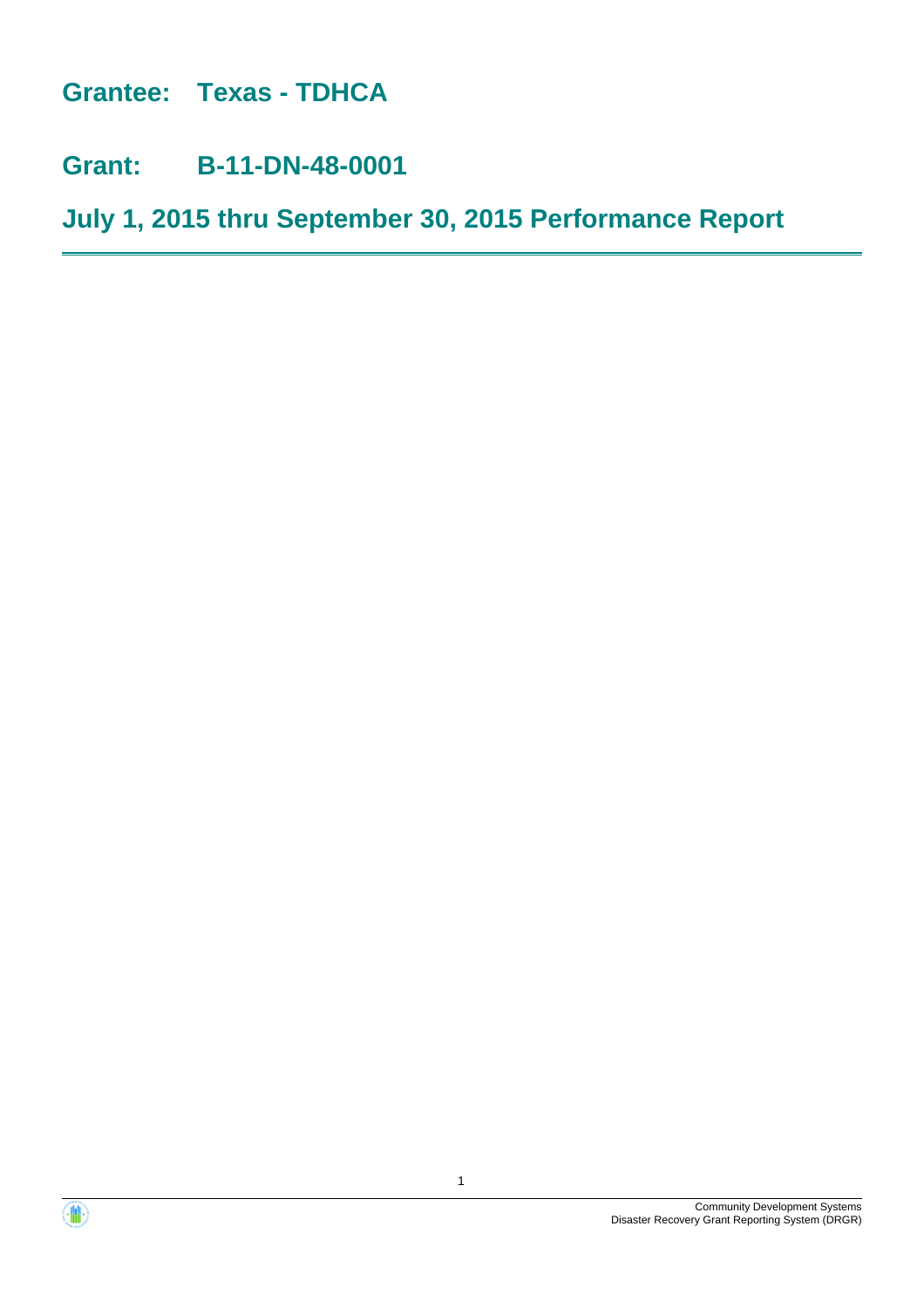| <b>Grant Number:</b>            | <b>Obligation Date:</b>       | <b>Award Date:</b>           |
|---------------------------------|-------------------------------|------------------------------|
| B-11-DN-48-0001                 |                               |                              |
| <b>Grantee Name:</b>            | <b>Contract End Date:</b>     | <b>Review by HUD:</b>        |
| Texas - TDHCA                   |                               | Submitted - Await for Review |
| <b>Grant Award Amount:</b>      | <b>Grant Status:</b>          | <b>QPR Contact:</b>          |
| \$7,284,978.00                  | Active                        | No OPR Contact Found         |
| <b>LOCCS Authorized Amount:</b> | <b>Estimated PI/RL Funds:</b> |                              |
| \$7,284,978.00                  | \$0.00                        |                              |
| <b>Total Budget:</b>            |                               |                              |
| \$7.284.978.00                  |                               |                              |

# **Disasters:**

**Declaration Number**

**NSP** 

### **Narratives**

#### **Summary of Distribution and Uses of NSP Funds:**

This document is a substantial amendment to the Action Plan for FFY 2010 submitted by the State of Texas. The Action Plan is the annual update to the Consolidated Plan for FFY 2010 through 20152014. This amendment outlines the expected distribution and use of \$7,284,978.00 through the Neighborhood Stabilization Program (NSP), which the U.S. Department of Housing and Urban Development (HUD) is providing to the State of Texas. This allocation of funds is provided under Section 1497 of the Wall Street Reform and Consumer Protection Act of 2010 (Pub. L. 111-203, approved July 21, 2010) (Dodd-Frank Act).

The Texas Department of Housing and Community Affairs (TDHCA or Department) issued a competitive Notice of Funds Availability pursuant to which it has awarded funding to eligible subgrantees, LifeWorks in Austin and Community Development Corporation of Brownsville in Brownsville.

The census tracts where awards will be used are 48453000801 in Travis County, Texas and 48061014100 in Cameron County, Texas. The allocation of funds total \$6,556,480.20 in project funds and \$728,497.80 in administrative funds to assist approximately 75 households.

#### AREAS OF GREATEST NEED

The Federal Register Notice (Docket No.FR-5321-N-03), specifies that funds be used in the areas of greatest need. Need is determined by the HUD Foreclosure Need website located athttp://www.huduser.org/nspgis/nsp.html

Texas has identified census tracts with a score of 16 or greater as being the census tracts with the HUD-estimated greatest need. Eligible applicants within these census tracts will be able to apply for NSP3 funding.

#### ELIGIBLE ENTITIES AND USES OF FUNDS

Eligible applicants for rental properties are nonprofit organizations as described in Section 501 (c)(3) or (c)(4) of the Internal Revenue Code who are required by federal rules to follow 24 CFR Part 84. Eligible applicants for homebuyer properties are units of general local government (including public housing authorities) who will followare required by federal rules to follow 24 CFR Part 85, nonprofit organizations as described in Section 501(c)(3) or (c)(4) of the Internal Revenue Code who are required by federal rules to follow 24 CFR Part 84, and Housing Finance Corporations authorized under the provisions of the Texas Housing Finance Corporation Act, Texas Government Code, Chapter 394.

In accordance with NSP guidelines, activities under NSP3 may include the establishment of financing mechanisms for purchase and redevelopment of foreclosed homes and residential properties, purchase and rehabilitation of homes and residential properties that have been abandoned or foreclosed, and the redevelopment of demolished or vacant properties.

#### SELECTION CRITERIA AND PRIORITIES

The State of Texas (State) has established the priorities and scoring that will be used in the application review process and are described below. While the criteria are important to demonstrate a successful proposal, the scoring structure is also designed to ensure that the State complies with the requirements of the HUD Notice designed to prioritize areas of greatest need, meets applicable CDBG regulations, meets Department priorities, and efficiently and effectively expends the funds. Each applicanti

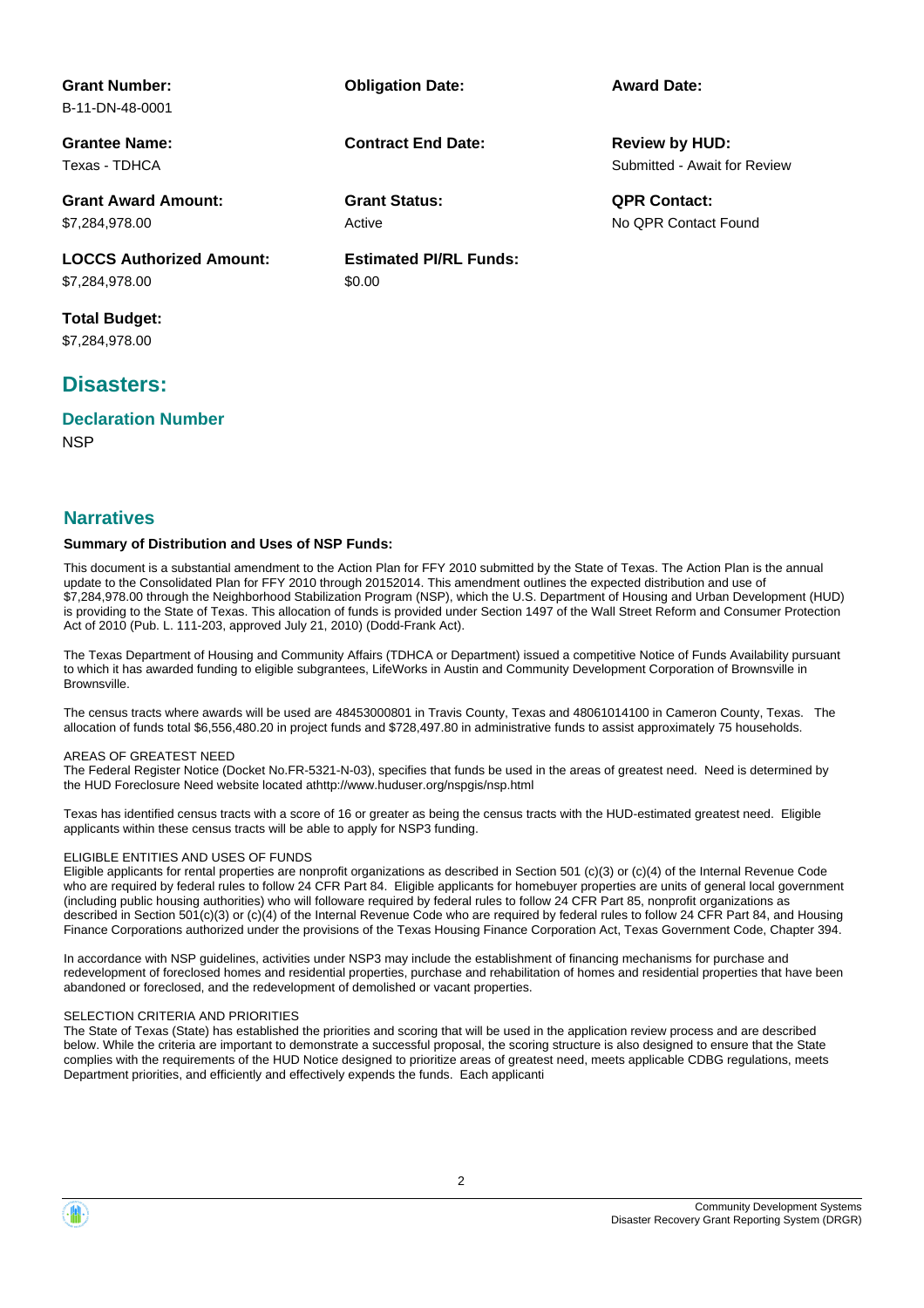#### **Summary of Distribution and Uses of NSP Funds:**

rired to submit a properly completed application. Each applicant organizational andincial capacity willbe euated. The application will be available on the Department website after the TDHCA Governing Board approves a Notice of Funding Availability. All applications must contain the address of the target property. The Department expects to accept applications beginning on March 14, 2011, the initial round of applications on April 15, 2011. Applications with the highest scores were presented to the Department's Governing Board of Directors on June 30, 2011, for possible approval.

a) All initial round applications must meet a minimum threshold total score of 38 points to be considered for funding. Subsequent round Aapplication considered for award after April 15, 2011, must meet a minimum score of 33 points. Should applications meeting this minimum score threshold exceed available funding, such eligible applications will be retained regardless of date of submission until such a time that funding is available in sufficient amounts to fund the applications or a subsequent Texas NSP NOFA covering NSP3 funds is released.

i) Maximum Total Score = 55 Points (initial application period) or 50 points:

- 1. Greatest Need (20 Points); Minimum Score 16 points.
- 2. Rental Property (10 Points) or (5 Points after Initial Application)
- 3. Prior experience with Texas NSP and TDHCA (Up to 5 Points)
- 4. Local at Risk Priorities (10 Points)
- 5. Low-Income Households (Up to 5 Points)
- 6. Low Poverty Area (1 Point)
- 7. Transit Area (1 Point)
- 8. Education Opportunities (1 Point)
- 9. Special Needs/Hard to Serve Populations (Up to 2 points)

ii) Greatest Need (20 Points): NSP3 activities must be completed in eligible census tracts, as determined by HUD under the Neighborhood Stabilization 3 NOFA. Applicants are required to provide evidence that activities will meet a Neighborhood Stabilization purpose, in a census tract with a threshold foreclosure needs score of 16 or more. The HUD data and mapping tool may be found on the HUD website, here: http://www.huduser.org/nspgis/nsp.html These areas may change as the data is updated, and the target score will be determined as that which was in place as of the date of application.

iii) Rental Properties (10 Points till April 15th, 5 points thereafter): The NSP3 allocation included statutory language requiring the establishment of procedures to create preferences for the development of affordable rental housing for properties assisted with NSP3 funds. Texas NSP3 is demonstrating this preference through a points system.

iv) Local At-Risk Priorities: (10 Points) The identified cities listed in Table 1, as attached to the NOFA, are communities at risk of losing affordable units with existing or former funding through the Department. Eligible applications that are located and willing and able to commit to minimum unit, affordability term and amount of non-federal funds for each specified city, as identified in the chart in Addendum 1 will receive points under this scoring item. The Applicant must be willing to execute a Texas HOME LURA and be able to meet all of the conditions of the federal requirements of aHMEf

#### **Summary of Distribution and Uses of NSP Funds:**

nded developmet inonuction with the requirements of this NOFA. These areas may change as the data is updated, and the points will be determined as that which was in place as of the daefpplication. & mp:bp:

v) Previous Participation with Texas NSP and TDHCA funds (5 Total Points): An Applicant will receive two points for having prior State of Texas NSP experience and three points for experience with other TDHCA funds. The experience must have been completed with the same type of construction as the Application is proposing (single family, multifamily, new construction, rehabilitation, etc.) and have acquired their experience in connection with a development with at least 80% as many units as the Units in the development for which Application is being made. The experience will be documented as outlined in the most current QAP plan, as applicable.

vi) Assistance to Low-Income Households at or Below 50% AMFI (5 Total Points): In order to emphasize affordability for households at or below 50% of AMFI, the State will give up points to proposals that will serve households in this income category. Each household served in this income category will receive a point, up to five points.

vii) Low Poverty Area (1 point): The development is in a census tract that has no greater than 10% poverty threshold population according to the most recent census data as of the date of the application.

viii) Transit District (1 point): The development or unit is in a mixed-use residential and commercial area, located within a radius of one-quarter mile from an existing or proposed transit stop, designed to encourage pedestrian activities and maximize access to public transportation.

ix) Educational Opportunities (1 point): The development or unit will serve families with children (at least 70% of the Unit or units must have an eligible bedroom mix of two bedrooms or more) and is proposed to be located in an elementary school attendance zone that has an academic rating of "Exemplary" or "Recognized," or comparable rating if the rating system changes. An elementary attendance zone does not include magnet school or elementary schools with district-wide possibility of enrollment or no defined attendance zones. The date for consideration of the attendance zone is that in existence as of the received date of the application and the academic rating is the most current rating determined by the Texas Education Agency as of that same date.

x) Special Needs or Hard to Serve Populations (1 point per category up to 2 points): At least 51% of the NSP assisted unit or units are designed to serve, Elderly, Persons with Disabilities, Transitioning out of Homelessness, Victims of Domestic Violence,

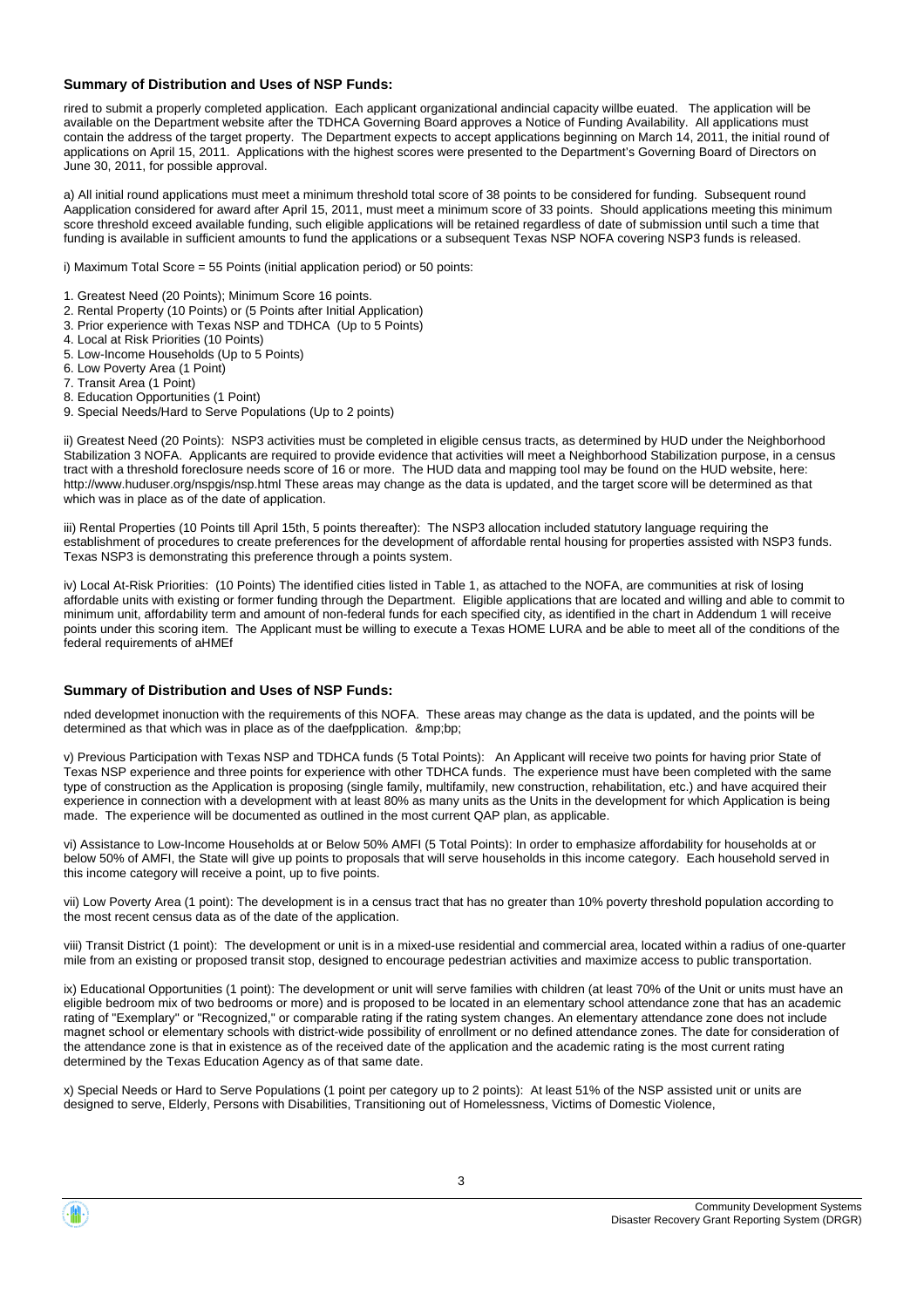Veterans, Transitioning out of Foster Care, Prisoner Reentry, or Migrant Farmworkers.

xi) Tiebreaker: In the event that two or more Applications receive the same priority based upon the scoring and are both practicable and economically feasible, the Department will utilize the factors in this section, in the order they are presented, to determine which Development will receive a preference in consideration for an awarded of funds.

(1) Applications involving any Rehabilitation or Reconstruction of existing Units will win this first tier tie breaker

#### **Definition of Blighted Structure:**

The Texas NSP will use local code to determine the definition of a blighted structure except that moral blight is not eligible. If there is no local definition, blighted structure shall mean that a structure exhibits objectively determinable signs of deterioration sufficient to constitute, in the Departments sole and reasonable judgment a likely threat to human health, safety, or the public welfare.

#### **Summary of Distribution and Uses of NSP Funds:**

over Applications involving solely New Construction or Adaptive Reuse.

(2) The Application with the least amount of Texas NSP funds per Texas NSP restricted unit will win this second tier tie breaker.

xii) Department Priorities: The Federal NSP3 NOFA contains a requirementthatat least 25% of the awardedfunds be spent on housing for households at or below AMFI. The Department will fund the highest scoring, complete application that meets this requirement even if other applications scored higher. This determination will be made in the sole discretion of the Department.

#### **How Fund Use Addresses Market Conditions:**

MARKET ANALYSIS

Each applicant will be required to demonstrate how their proposal addresses their local needs and how, if applicable, it coordinates with their community consolidated plan. In addition, multi-family properties will go through an underwriting process to ensure that the area market can support the proposed rental project.

#### **Ensuring Continued Affordability:**

The Texas NSP will adopt the HOME program standards for continued affordability for rental housing at 24 CFR 92.252 and homeownership at 24 CFR 92.254. The Texas NSP will follow the Single Family Mortgage limits under Section 203(b) of the National Housing Act which are allowable under HOME program standards. The ability of TDHCA to enforce this requirement for the full affordability period will be secured with a recapture provision in the loan documents.

#### **Definition of Affordable Rents:**

The Texas NSP will adopt the HOME program standards for affordable rents at 24 CFR 92.252(a), (b), (c), (d), (e), (f) and (j).

#### **Housing Rehabilitation/New Construction Standards:**

nt applicable to the rehabilitation work undertaken.

iii) Muy Housing must meet the accessibility requirements at 24 CFR Part 8, which implements Section 504 of the Rehabilitation Act of 1973 (29 U.S.C. §794) and covered multifamily dwellings, as defined at 24 CFR §100.201, must also meet the design and construction requirements at 24 CFR §100.205, which implement the Fair Housing Act (42 U.S.C. 3601–3619) and the Fair Housing Act Design Manual produced by HUD. Additionally, pursuant to the current Qualified Allocation Plan as of the date of the application QAP 10 TAC §50.9(h)(4)(H), Developments involving New Construction (excluding New Construction of nonresidential buildings) where some Units are two-stories and are normally exempt from Fair Housing accessibility requirements, a minimum of 20% of each Unit type (i.e. one bedroom, two bedroom, three bedroom) must provide an accessible entry level and all common-use facilities in compliance with the Fair Housing Guidelines, and include a minimum of one bedroom and one bathroom or powder room at the entry level. A certification will be required after the Development is completed from an inspector, architect, or accessibility specialist. For rehabilitation developments, the scope, specifications and costs associated with complying with accessibility requirements must be identified in the Property Condition Assessment.

iv) A single-site development of over 16 units must have all the development amenities listed in 10 TAC §49.4(14) or as defined in the threshold requirements of the Qualified Allocation Plan, current as of the date of application. If a development is requesting a waiver of any threshold amenity the waiver request must be included in the application. Requests will be evaluated using the criteria outlined in 10 TAC§49.4(14).

v) All NSP3 assisted properties must meet all applicable State and local housing quality standards and code requirements, which at a minimum must address Universal Physical Condition Standards (UPCS) or the housing quality standards (HQS) in 24 CFR §982.40, but only if HQS is required for another funding source. If there are no such standards or code requirements, the housing must meet Universal Physical Condition Standards, unless HQS is required for another fund source. When NSP3 funds are used for rehabilitation the entire unit must be brought up to the applicable property standards, pursuant to 24 CFR §92.251(a)() (1).

vi) The TDHCA Real Estate Analysis Rules current as of the date of the application, will apply, except that if the Rules and the Federal or Texas NSP guidelines conflict, the provisions described in the HUD notice or described herein will govern.

vii) Any Development proposing New Construction or Reconstruction and located within the one-hundred (100) year floodplain as identified by the Federal Emergency Management Agency (FEMA) Flood Insurance Rate Maps must develop the site so that all

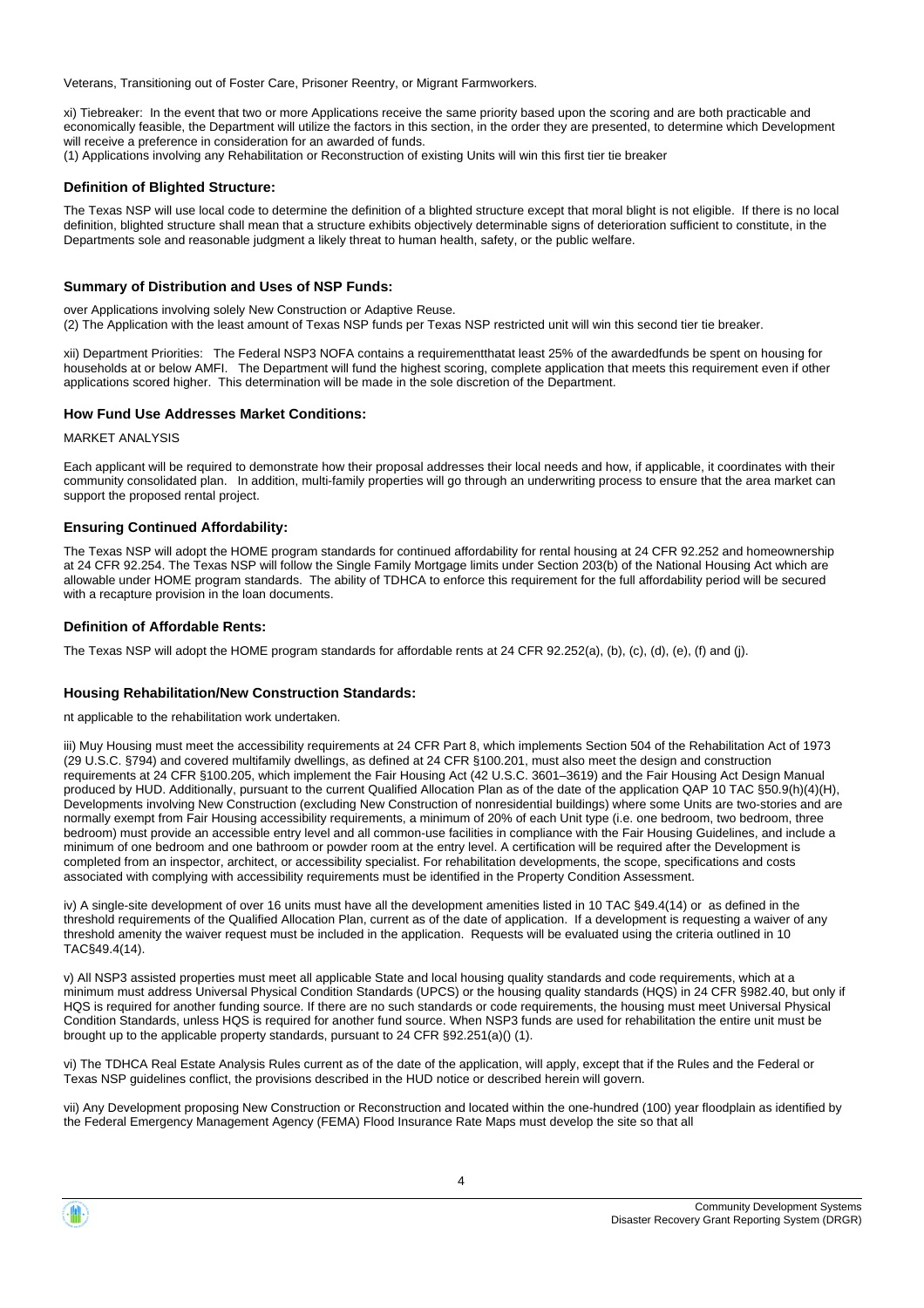finished ground floor elevations are at least one foot above the flood plain and parking and drive areas are no lower than six inches below the floodplain, subject to more stringent local requirements. If no FEMA Flood Insurance Rate Maps are available for the proposed Development, flood zone documentation must be provided from the local government with jurisdictio

#### **Housing Rehabilitation/New Construction Standards:**

#### Single Family Housing

i) All housing that is constructed or rehabilitated with NSP3 funds must meet all applicable local codes, rehabilitation standards, ordinances, and zoning ordinances at the time of project completion. In the absence of a local code for new construction or rehabilitation, the housing must meet the International Residential Code and the National Electrical Code, as applicable. In addition, housing that is rehabilitated with NSP3 funds must meet all applicable energy efficiency standards established by §2306.187 of the Texas Government Code, and energy standards as verified by RESCHECK.

ii) If a Texas NSP3 assisted single-family or duplex is newly constructed and reconstructed, the applicant must also ensure compliance with the universal design features in new construction, established by §2306.514 of the Texas Government Code, and as implemented by TDHCA.

iii) All NSP3 assisted properties must meet all applicable State and local housing quality standards and code requirements, which at a minimum must address Universal Physical Condition Standards (UPCS) or the housing quality standards (HQS) in 24 CFR §982.40, but only if HQS is required for another funding source. If there are no such standards or code requirements, the housing must meet Universal Physical Condition Assessment guidelines, unless HQS is required for another fund source. When NSP3 funds are used for rehabilitation the entire unit must be brought up to the applicable property standards, pursuant to 24 CFR §92.251(a)(1).

iv) All NSP3 assisted ownership units must pass inspection by a licensed Texas Real Estate Commission inspector prior to occupation.

#### Multifamily Rental Housing

i) Housing that is constructed, reconstructed or rehabilitated with NSP funds must meet all applicable local codes, rehabilitation standards, ordinances, and zoning ordinances at the time of project completion. When NSP funds are used for rehabilitation, the entire unit development must be brought up to the applicable property standards, pursuant to 24 CFR §92.251(a) (1). In the absence of a local code for new construction, reconstruction, or rehabilitation, NSP-assisted new construction, reconstruction or rehabilitation must meet, as applicable, International Residential Code and the National Electrical Code. In addition, housing that is rehabilitated with NSP3 funds must meet all applicable energy efficiency standards established by §2306.187 of the Texas Government Code, and energy standards as verified by **RESCHECK** 

ii) To avoid duplicative inspections when Federal Housing Administration (FHA) financing is involved in an NSP-assisted property, a participating jurisdiction may rely on a Minimum Property Standards (MPS) inspection performed by a qualified person. Gut rehabilitation, reconstruction or new construction of residential buildings up to three stories must be designed to meet the standard for Energy Star Qualified New Homes. All gut rehabilitation, reconstruction or new construction of mid-or high-rise multifamily housing must be designed to meet American Society of Heating, Refrigerating, and Air-Conditioning Engineers (ASHRAE) Standard 90.1-2004, Appendix G plus 20 percent. Other rehabilitation must meet these standards to t

#### **Housing Rehabilitation/New Construction Standards:**

n identifying the one-hundred (100) year floodplain. No buildings or roads that are part of a Development proposing Rehabilitation (excludingReconstruction) with the exception of Developments with existing and ongoing federal funding assistance from HUD or TRDO-USDA, will be permitted in the one-hundred (100) year floodplain unless they already meet the requirements established in this subsection for New Construction, or if the Unit of General Local Government has undertaken mitigation efforts and can establish that the property is no longer within the one-hundred (100) year floodplain.

viii) All applications with multifamily housing units intended to serve persons with disabilities must adhere to the Department's Integrated Housing Rule at 10 TAC §1.15.

ix) Multifamily properties will be restricted under a Land Use Restriction Agreement (LURA), or other such instrument as determined by the Department for these terms. Among other restrictions, the LURA may require the owner of the property to continue to accept subsidies which may be offered by the federal government, prohibit the owner from exercising an option to prepay a federally insured loan, impose tenant income-based occupancy and rental restrictions, or impose any of these and other restrictions as deemed necessary at the sole discretion of the Department in order to preserve the property as affordable housing on a case-by-case basis.

#### Additional Requirements (Single and Multifamily Housing)

i) NSP assisted new construction or rehabilitation will comply with federal lead-based paint requirements including lead screening in housing built before 1978 in accordance with 24 CFR §Part 92.355 and 24 CFR Part 35, subparts A, B, J, K, M, and R. Lead-based paint requirements, for Multifamily properties must be discussed in the Property Condition Assessment.

#### **Vicinity Hiring:**

NSP3 subgrantees, shall, to the maximum extent feasible, provide for the hiring of employees who reside in the vicinity, of projects funded this section or contract with small business that are owned and operated by persons residing in the vicinity of such projects. For the purposes of administering this requirement, HUD has adopted the Section 3 applicability thresholds for community development assistance at 24 CFR §135.3 (a)()(3)(ii). The NSP3 local hiring requirement does not replace the responsibilities of Section 3 of the Housing and Urban Development Act of 1968 (12 U.S.C §1701u), and implementing regulations at 24 CFR Part 135, except to the extent the obligations may be in direct conflict. Vicinity is defined as the census tract where the project is located. Small business means a business that meets the criteria set forth in section 3(a) of the Small

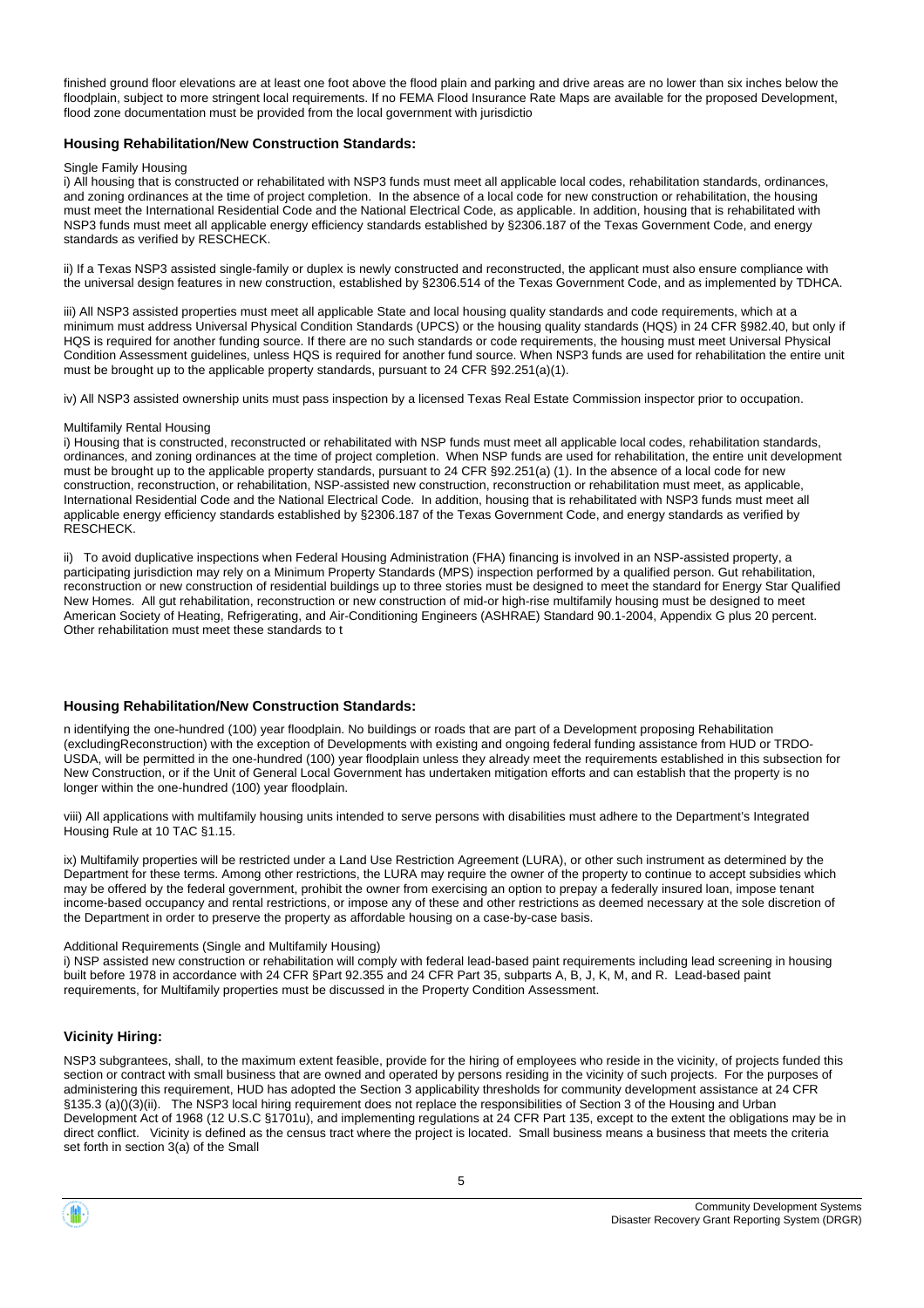Business Act. See 42 U.S.C. §5302(a)(23). All applicants will be required to have a vicinity preference plan in order to meet threshold scoring criteria.

#### **Procedures for Preferences for Affordable Rental Dev.:**

The Texas NSP3 Selection Critiera and Priorities includes a preference for Affordable Rental Development through the scoring structure.

#### **Grantee Contact Information:**

Texas Department of Housing and Community Affairs 221 E. 11th Street Austin, TX 78701

Marni Holloway Texas NSP Director Office: 512-475-3726 Fax: 512-472-1672 marni.holloway@tdhca.state.tx.us

| <b>Overall</b>                                 | <b>This Report Period</b> | <b>To Date</b> |
|------------------------------------------------|---------------------------|----------------|
| <b>Total Projected Budget from All Sources</b> | N/A                       | \$7,284,978.00 |
| <b>Total Budget</b>                            | \$0.00                    | \$7,284,978.00 |
| <b>Total Obligated</b>                         | \$0.00                    | \$7,284,978.00 |
| <b>Total Funds Drawdown</b>                    | \$0.00                    | \$6,380,179.04 |
| <b>Program Funds Drawdown</b>                  | \$0.00                    | \$6,364,714.96 |
| Program Income Drawdown                        | \$0.00                    | \$15,464.08    |
| <b>Program Income Received</b>                 | \$2,569.78                | \$20,563.23    |
| <b>Total Funds Expended</b>                    | \$0.00                    | \$6,623,420.18 |
| <b>Match Contributed</b>                       | \$0.00                    | \$0.00         |

# **Progress Toward Required Numeric Targets**

| <b>Requirement</b>                            | <b>Required</b> | <b>To Date</b> |
|-----------------------------------------------|-----------------|----------------|
| <b>Overall Benefit Percentage (Projected)</b> |                 | $0.00\%$       |
| <b>Overall Benefit Percentage (Actual)</b>    |                 | $0.00\%$       |
| <b>Minimum Non-Federal Match</b>              | \$0.00          | \$0.00         |
| <b>Limit on Public Services</b>               | \$1,092,746.70  | \$0.00         |
| Limit on Admin/Planning                       | \$728,497,80    | \$728,497.80   |
| <b>Limit on State Admin</b>                   | \$0.00          | \$728,497.80   |

# **Progress Toward Activity Type Targets**

| <b>Activity Type</b> | <b>Target</b> | <b>Actual</b> |
|----------------------|---------------|---------------|
| Administration       | \$728,497.80  | \$728,497.80  |
|                      |               |               |

# **Progress Toward National Objective Targets**

| <b>National Objective</b>     | <b>Target</b>  | <b>Actual</b>  |
|-------------------------------|----------------|----------------|
| NSP Only - LH - 25% Set-Aside | \$1.821.244.50 | \$3,625,662.00 |

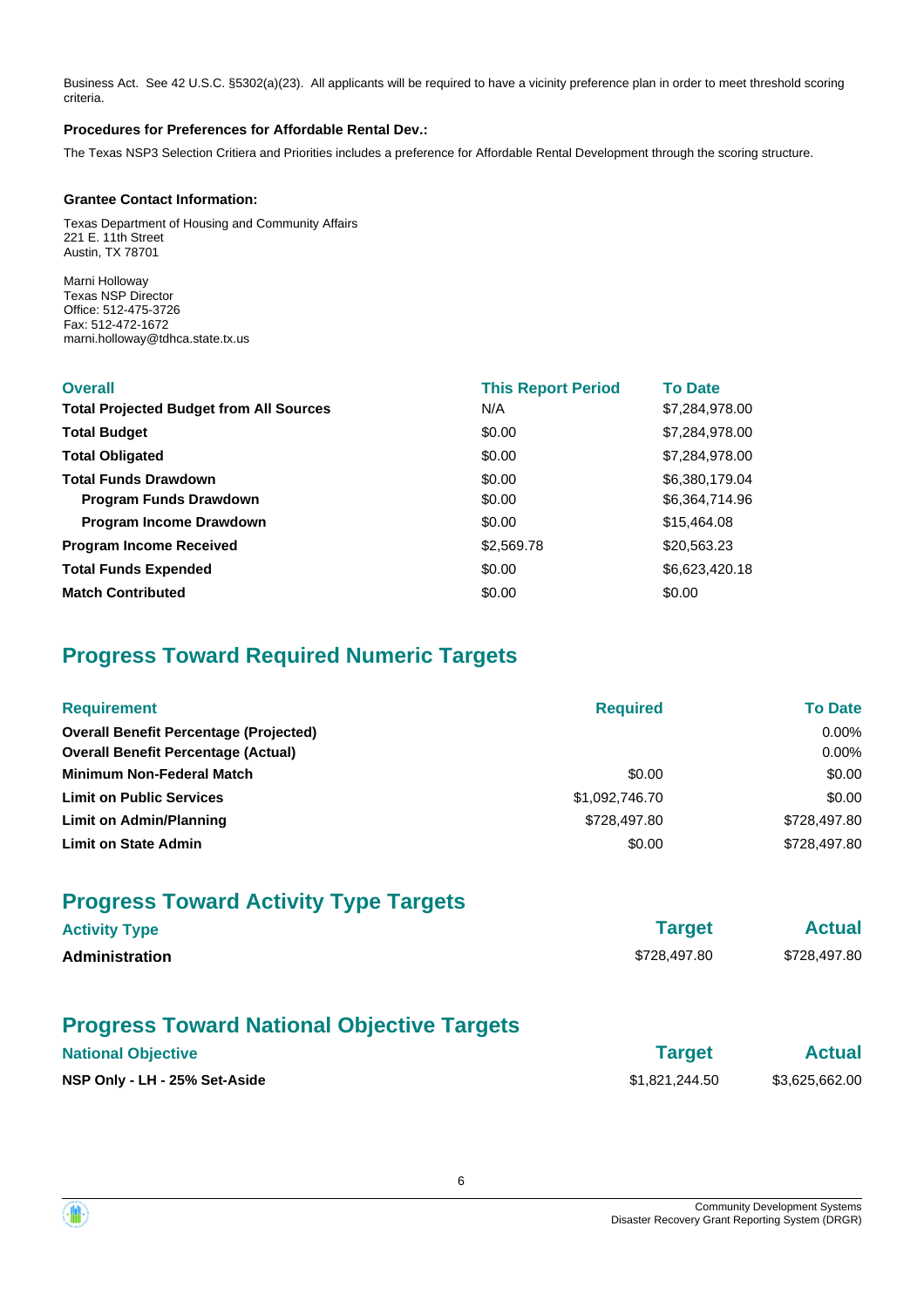# **Overall Progress Narrative:**

Texas Department of Housing and Community Affairs (TDHCA) has continued to work closely with its subrecipients to provide technical assistance and oversight in an effort to guide NSP3 toward successful completion.

# **Project Summary**

| <b>Project #, Project Title</b> | <b>This Report Period</b>               | <b>To Date</b>                          |                                         |
|---------------------------------|-----------------------------------------|-----------------------------------------|-----------------------------------------|
|                                 | <b>Program Funds</b><br><b>Drawdown</b> | <b>Project Funds</b><br><b>Budgeted</b> | <b>Program Funds</b><br><b>Drawdown</b> |
| 1, Financing Mechanisms         | \$0.00                                  | \$347,820.00                            | \$30,843.86                             |
| 2, Redevelopment                | \$0.00                                  | \$6,208,660.20                          | \$5,605,373.30                          |
| 3. Administration               | \$0.00                                  | \$728,497.80                            | \$728.497.80                            |

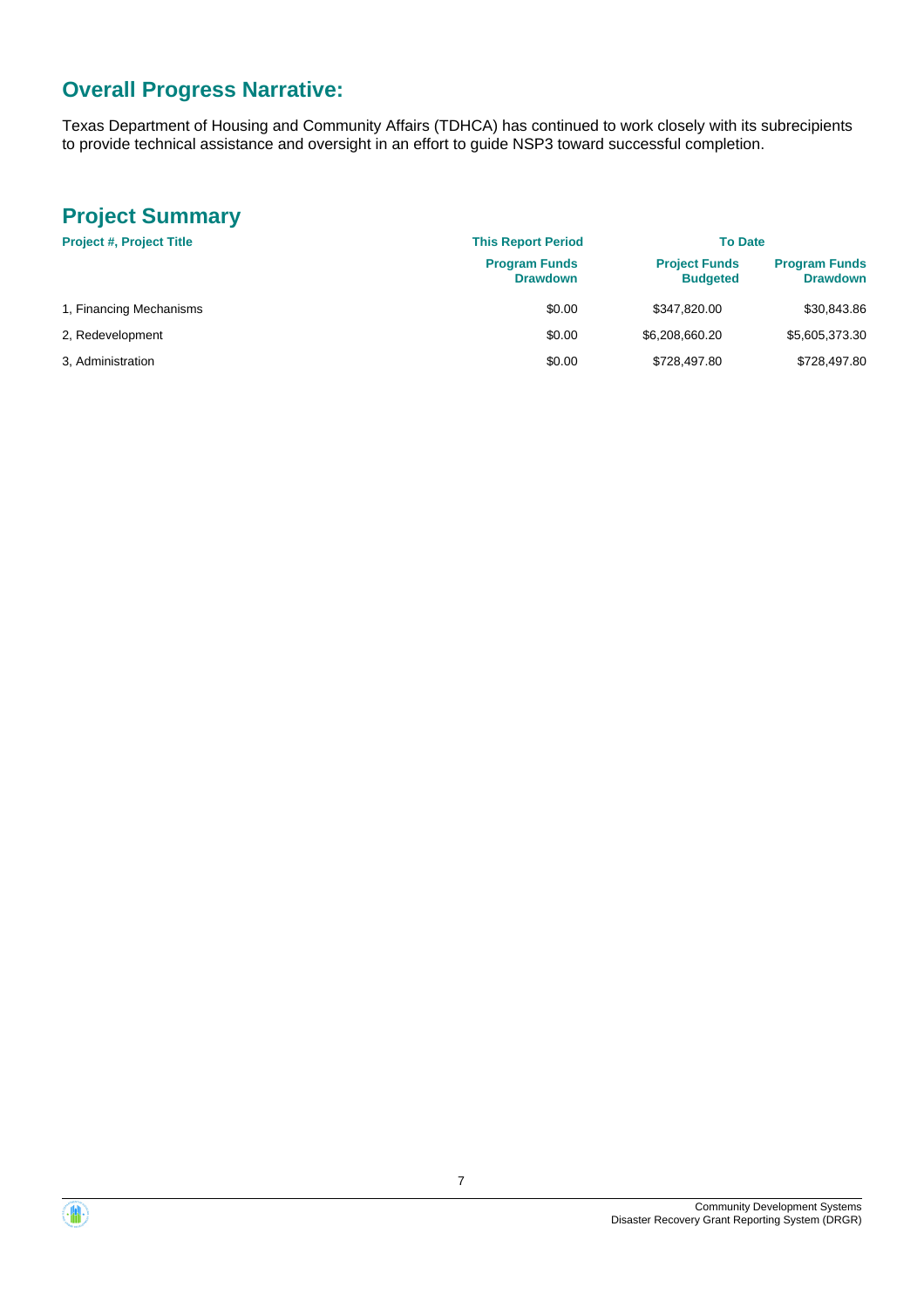# **Activities**

# **Project # / Title: 1 / Financing Mechanisms**

| <b>Grantee Activity Number:</b> | 77110000105 A2                                                   |
|---------------------------------|------------------------------------------------------------------|
| <b>Activity Title:</b>          | <b>CDC Brownsville - Homebuyer Assistance</b><br><b>Setaside</b> |

#### **Activitiy Category:**

Homeownership Assistance to low- and moderate-income Under Way

# **Project Number:**

1

**Projected Start Date:** 08/22/2013

**Benefit Type:** Direct ( HouseHold )

**National Objective:**

# **Activity Status: Projected End Date: Project Title:** Financing Mechanisms

**Completed Activity Actual End Date:** 08/31/2015

#### **Responsible Organization:**

NSP Only - LMMI Community Development Corporation of Brownsville

| <b>Overall</b>                                   | <b>Jul 1 thru Sep 30, 2015</b> | <b>To Date</b> |
|--------------------------------------------------|--------------------------------|----------------|
| <b>Total Projected Budget from All Sources</b>   | N/A                            | \$347,820.00   |
| <b>Total Budget</b>                              | \$0.00                         | \$347,820.00   |
| <b>Total Obligated</b>                           | \$0.00                         | \$347,820,00   |
| <b>Total Funds Drawdown</b>                      | \$0.00                         | \$30,843.86    |
| <b>Program Funds Drawdown</b>                    | \$0.00                         | \$30,843.86    |
| <b>Program Income Drawdown</b>                   | \$0.00                         | \$0.00         |
| <b>Program Income Received</b>                   | \$0.00                         | \$0.00         |
| <b>Total Funds Expended</b>                      | \$0.00                         | \$214,452.00   |
| Community Development Corporation of Brownsville | \$0.00                         | \$214,452.00   |
| <b>Match Contributed</b>                         | \$0.00                         | \$0.00         |

# **Activity Description:**

Developer shall coordinate access to Texas NSP Homebuyer Assistance for no less than twenty-one (21) households at or below 120% of the current AMI at the time of homebuyer contract.

### **Location Description:**

Developer shall carry out the following activities in the target area and specified neighborhoods identified in its Texas NSP3 Application.

# **Activity Progress Narrative:**

CDCB is under contract to coordinate access to Texas NSP Homebuyer Assistance for no less than 21 households at or below 120% AMI. Of those 21 households, no less than 6 will be at or below 50% AMI. CDCB coordinated access to homebuyer assistance for 3 out of 6 households at or below 50% AMI in previous quarters. As all households

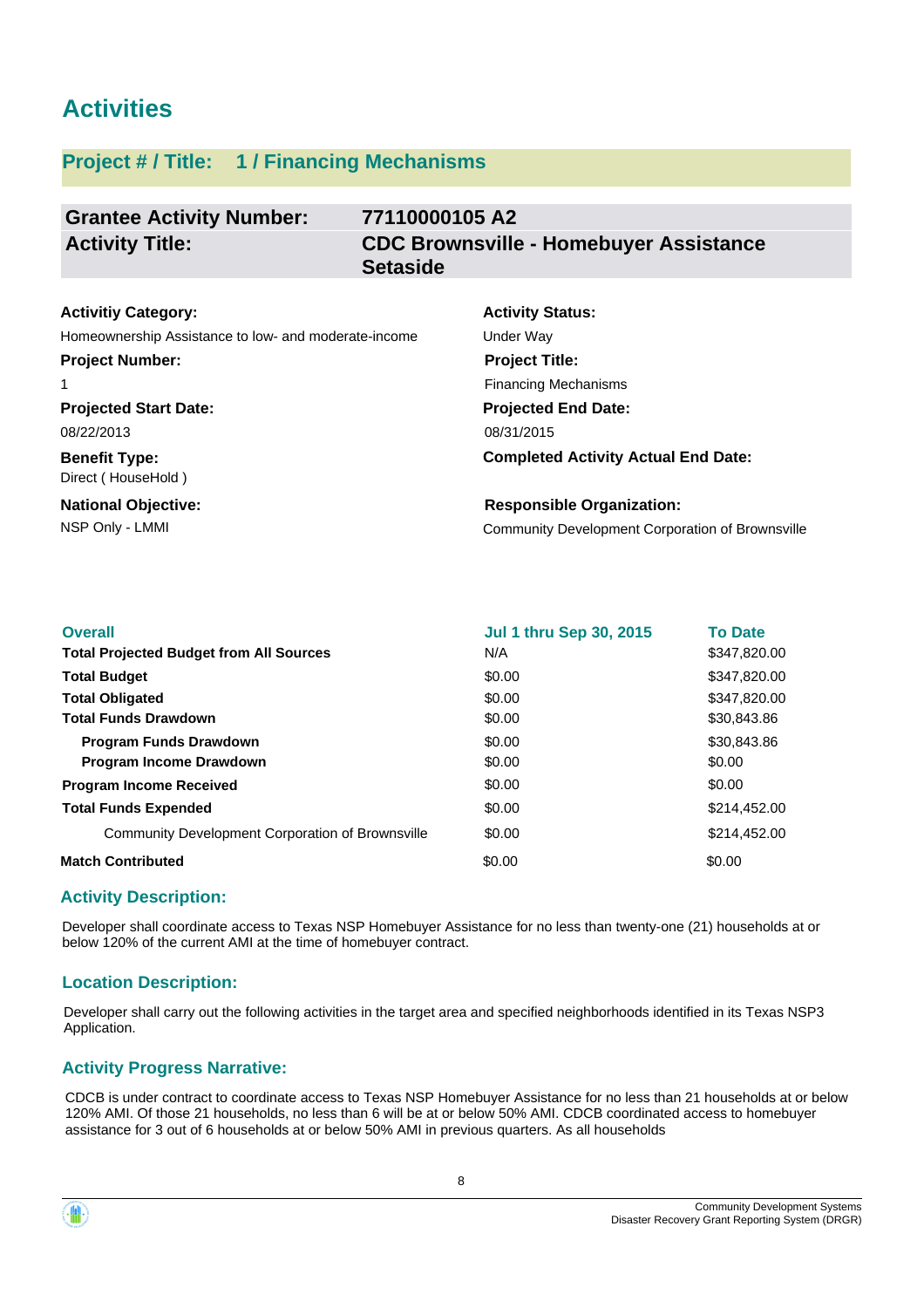also received Permanent Mortgage Financing, refer to Grantee Activity Number 77110000105 E2 for Performance Measure data.

## **Accomplishments Performance Measures**

**No Accomplishments Performance Measures**

# **Beneficiaries Performance Measures**

**No Beneficiaries Performance Measures found.**

#### **Activity Locations**

**No Activity Locations found.**

# **Other Funding Sources Budgeted - Detail**

### **No Other Match Funding Sources Found**

No Other Funding Sources Found **Other Funding Sources Amount Amount Amount Amount Amount Amount Amount** Total Other Funding Sources

# **Project # / Title: 2 / Redevelopment**

| <b>Grantee Activity Number:</b>            | 77110000105 E2                                   |  |
|--------------------------------------------|--------------------------------------------------|--|
| <b>Activity Title:</b>                     | <b>CDC Brownsville - Redev</b>                   |  |
|                                            |                                                  |  |
| <b>Activitiy Category:</b>                 | <b>Activity Status:</b>                          |  |
| Construction of new housing                | Under Way                                        |  |
| <b>Project Number:</b>                     | <b>Project Title:</b>                            |  |
| 2                                          | Redevelopment                                    |  |
| <b>Projected Start Date:</b>               | <b>Projected End Date:</b>                       |  |
| 08/22/2013                                 | 08/31/2015                                       |  |
| <b>Benefit Type:</b><br>Direct (HouseHold) | <b>Completed Activity Actual End Date:</b>       |  |
| <b>National Objective:</b>                 | <b>Responsible Organization:</b>                 |  |
| NSP Only - LMMI                            | Community Development Corporation of Brownsville |  |

| <b>Overall</b>                                 | <b>Jul 1 thru Sep 30, 2015</b> | <b>To Date</b> |
|------------------------------------------------|--------------------------------|----------------|
| <b>Total Projected Budget from All Sources</b> | N/A                            | \$2,582,998,20 |
| Total Budget                                   | \$0.00                         | \$2,582,998,20 |

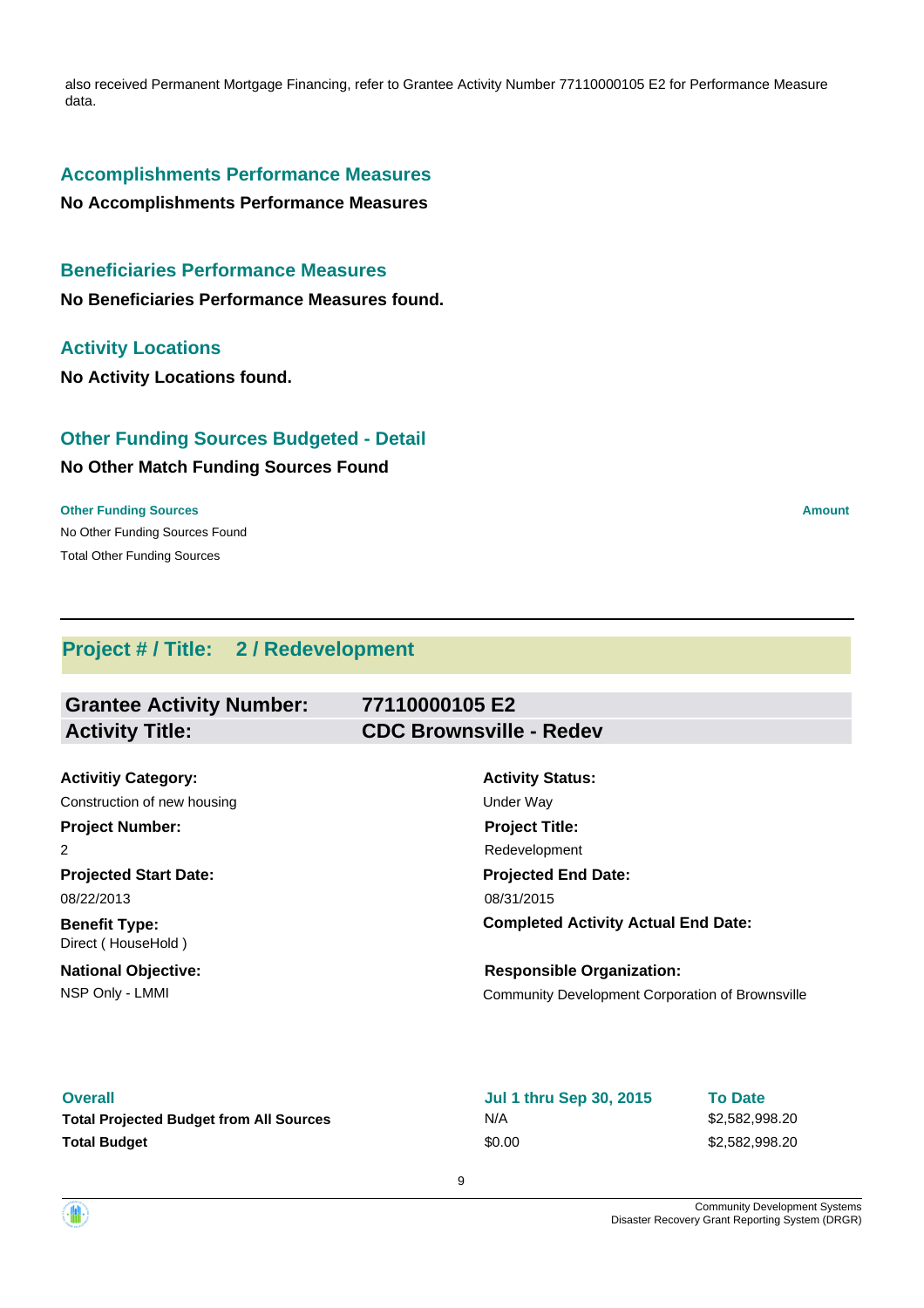| <b>Total Obligated</b>                           | \$0.00     | \$2,582,998.20 |
|--------------------------------------------------|------------|----------------|
| <b>Total Funds Drawdown</b>                      | \$0.00     | \$1,995,175.38 |
| <b>Program Funds Drawdown</b>                    | \$0.00     | \$1,990,809.48 |
| <b>Program Income Drawdown</b>                   | \$0.00     | \$4,365.90     |
| <b>Program Income Received</b>                   | \$2,569.78 | \$20,563.23    |
| <b>Total Funds Expended</b>                      | \$0.00     | \$2,125,136.33 |
| Community Development Corporation of Brownsville | \$0.00     | \$2,125,136.33 |
| <b>Match Contributed</b>                         | \$0.00     | \$0.00         |

## **Activity Description:**

Developer shall conduct the new construction of no less than twenty-one (21) new housing units within the target area(s).

#### **Location Description:**

Developer shall carry out the following activities in the target area and specified neighborhoods identified in its Texas NSP3 Application.

#### **Activity Progress Narrative:**

CDCB is under contract to conduct the construction of no less than 21 households at or below 120% AMI. Of those 21 households, no less than 6 will be at or below 50% AMI. Construction began during a previous quarter. 3 NSP eligible homebuyers at or below 50% AMI were placed into end use during a previous quarter.

## **Accomplishments Performance Measures**

|                         | <b>This Report Period</b> | <b>Cumulative Actual Total / Expected</b> |
|-------------------------|---------------------------|-------------------------------------------|
|                         | Total                     | Total                                     |
| # of Housing Units      | 0                         | 4/21                                      |
| # of Singlefamily Units | 0                         | 4/21                                      |

## **Beneficiaries Performance Measures**

|                    |     | <b>This Report Period</b> |       |     | <b>Cumulative Actual Total / Expected</b> |       |                |
|--------------------|-----|---------------------------|-------|-----|-------------------------------------------|-------|----------------|
|                    | Low | <b>Mod</b>                | Total | Low | <b>Mod</b>                                | Total | <b>Low/Mod</b> |
| # of Households    |     |                           |       | 4/0 | 0/21                                      | 4/21  | 100.00         |
| # Owner Households |     |                           |       | 4/0 | 0/21                                      | 4/21  | 100.00         |

# **Activity Locations**

**No Activity Locations found.**

# **Other Funding Sources Budgeted - Detail**

#### **No Other Match Funding Sources Found**

#### **Other Funding Sources Amount**

No Other Funding Sources Found Total Other Funding Sources



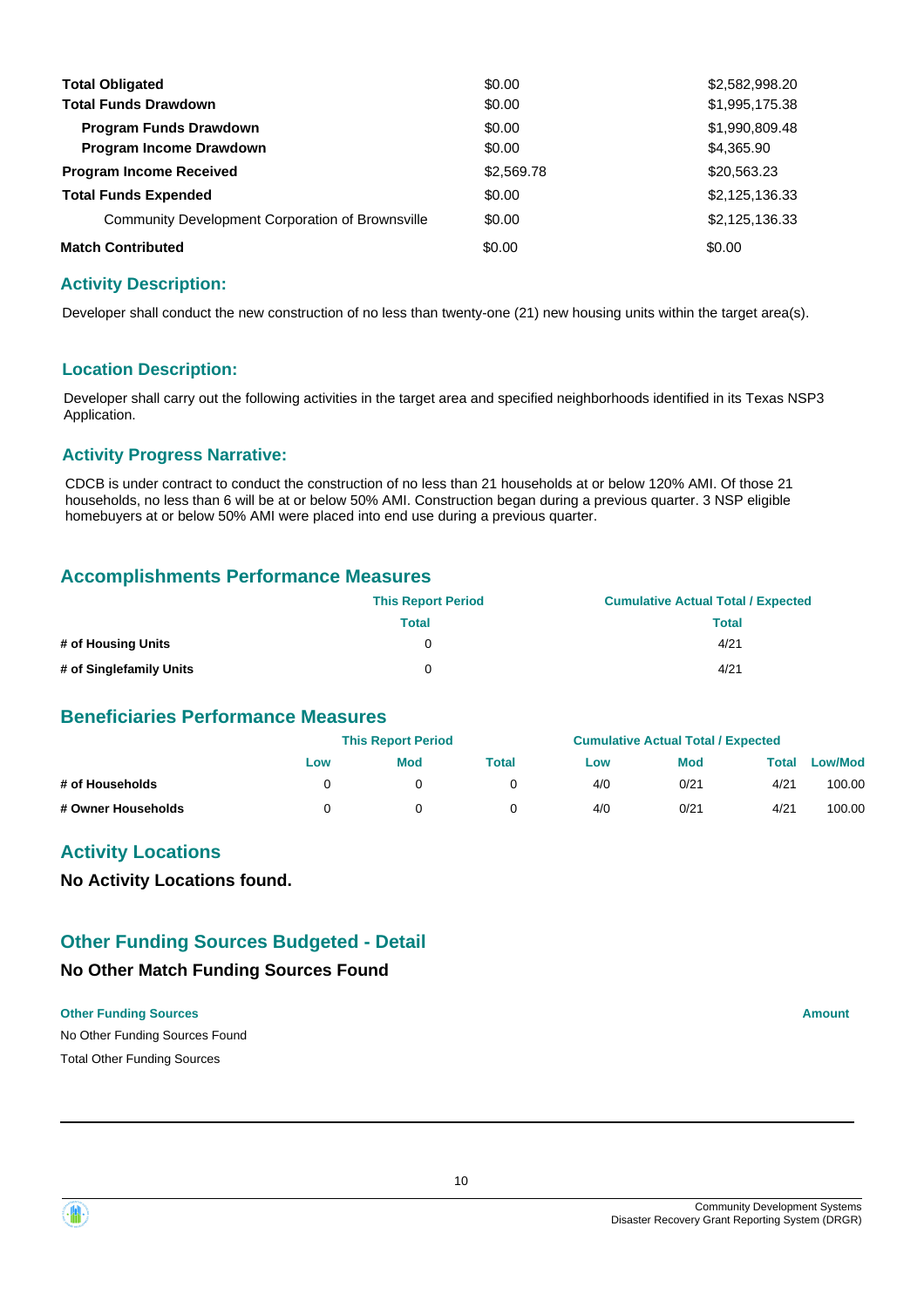# **77110000110 E2SA Activity Title: LifeWorks - Redev Setaside**

| <b>Activitiy Category:</b>                 | <b>Activity Status:</b>                    |
|--------------------------------------------|--------------------------------------------|
| Construction of new housing                | Under Way                                  |
| <b>Project Number:</b>                     | <b>Project Title:</b>                      |
| 2                                          | Redevelopment                              |
| <b>Projected Start Date:</b>               | <b>Projected End Date:</b>                 |
| 12/01/2012                                 | 09/30/2013                                 |
| <b>Benefit Type:</b><br>Direct (HouseHold) | <b>Completed Activity Actual End Date:</b> |
| <b>National Objective:</b>                 | <b>Responsible Organization:</b>           |
| NSP Only - LH - 25% Set-Aside              | LifeWorks                                  |

| <b>Overall</b>                                 | <b>Jul 1 thru Sep 30, 2015</b> | <b>To Date</b> |
|------------------------------------------------|--------------------------------|----------------|
| <b>Total Projected Budget from All Sources</b> | N/A                            | \$3,625,662.00 |
| <b>Total Budget</b>                            | \$0.00                         | \$3,625,662.00 |
| <b>Total Obligated</b>                         | \$0.00                         | \$3,625,662.00 |
| <b>Total Funds Drawdown</b>                    | \$0.00                         | \$3,625,662.00 |
| <b>Program Funds Drawdown</b>                  | \$0.00                         | \$3,614,563.82 |
| Program Income Drawdown                        | \$0.00                         | \$11,098.18    |
| <b>Program Income Received</b>                 | \$0.00                         | \$0.00         |
| <b>Total Funds Expended</b>                    | \$0.00                         | \$3,625,662.00 |
| LifeWorks                                      | \$0.00                         | \$3,625,662.00 |
| <b>Match Contributed</b>                       | \$0.00                         | \$0.00         |

### **Activity Description:**

New Construction of a multifamily property consisting of 45 rental units that will benefit households at or below 50% AMI. The construction will meet or exceed the Multifamily Rental Housing Standards in the Housing Rehabilitation/New Construction Standards of this Action Plan.

### **Location Description:**

835 N. Pleasant Valley Road, Austin, Texas 78702

### **Activity Progress Narrative:**

LifeWorks completed construction on The Works at Pleasant Valley in a previous quarter. The tenant selection process is complete and all units are occupied. TDHCA is awaiting an occupancy data report and Performance Measures regarding NSP eligible renter households that will be reported in a future quarter.

# **Accomplishments Performance Measures**

#### **No Accomplishments Performance Measures**

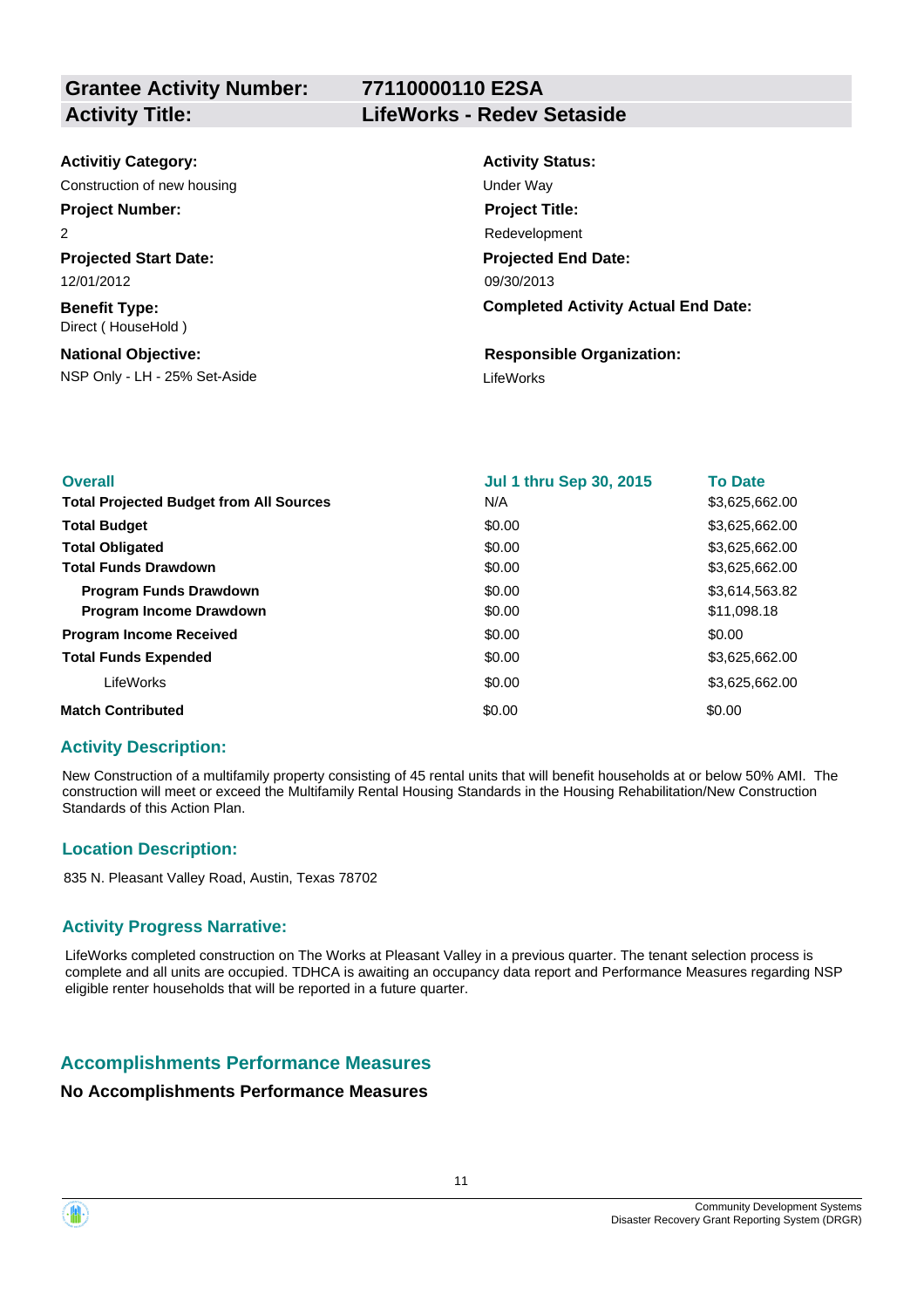# **Beneficiaries Performance Measures**

**No Beneficiaries Performance Measures found.**

## **Activity Locations**

**No Activity Locations found.**

# **Other Funding Sources Budgeted - Detail**

### **No Other Match Funding Sources Found**

No Other Funding Sources Found **Other Funding Sources Amount** Total Other Funding Sources

# **Project # / Title: 3 / Administration**

| <b>Grantee Activity Number:</b> | <b>TDHCA Administration</b> |
|---------------------------------|-----------------------------|
| <b>Activity Title:</b>          | <b>TDHCA Administration</b> |

| <b>Activitiy Category:</b>   | <b>Activity Status:</b>                    |
|------------------------------|--------------------------------------------|
| Administration               | Under Way                                  |
| <b>Project Number:</b>       | <b>Project Title:</b>                      |
| 3                            | Administration                             |
| <b>Projected Start Date:</b> | <b>Projected End Date:</b>                 |
| 03/07/2011                   | 03/07/2014                                 |
| <b>Benefit Type:</b><br>( )  | <b>Completed Activity Actual End Date:</b> |
| <b>National Objective:</b>   | <b>Responsible Organization:</b>           |
| N/A                          | <b>TDHCA Only</b>                          |

| <b>Overall</b>                                 | <b>Jul 1 thru Sep 30, 2015</b> | <b>To Date</b> |
|------------------------------------------------|--------------------------------|----------------|
| <b>Total Projected Budget from All Sources</b> | N/A                            | \$728,497.80   |
| <b>Total Budget</b>                            | \$0.00                         | \$728,497.80   |
| <b>Total Obligated</b>                         | \$0.00                         | \$728,497.80   |
| <b>Total Funds Drawdown</b>                    | \$0.00                         | \$728,497.80   |
| <b>Program Funds Drawdown</b>                  | \$0.00                         | \$728,497.80   |
| <b>Program Income Drawdown</b>                 | \$0.00                         | \$0.00         |
| <b>Program Income Received</b>                 | \$0.00                         | \$0.00         |
| <b>Total Funds Expended</b>                    | \$0.00                         | \$658,169.85   |
| <b>TDHCA Only</b>                              | \$0.00                         | \$658,169.85   |
|                                                |                                |                |